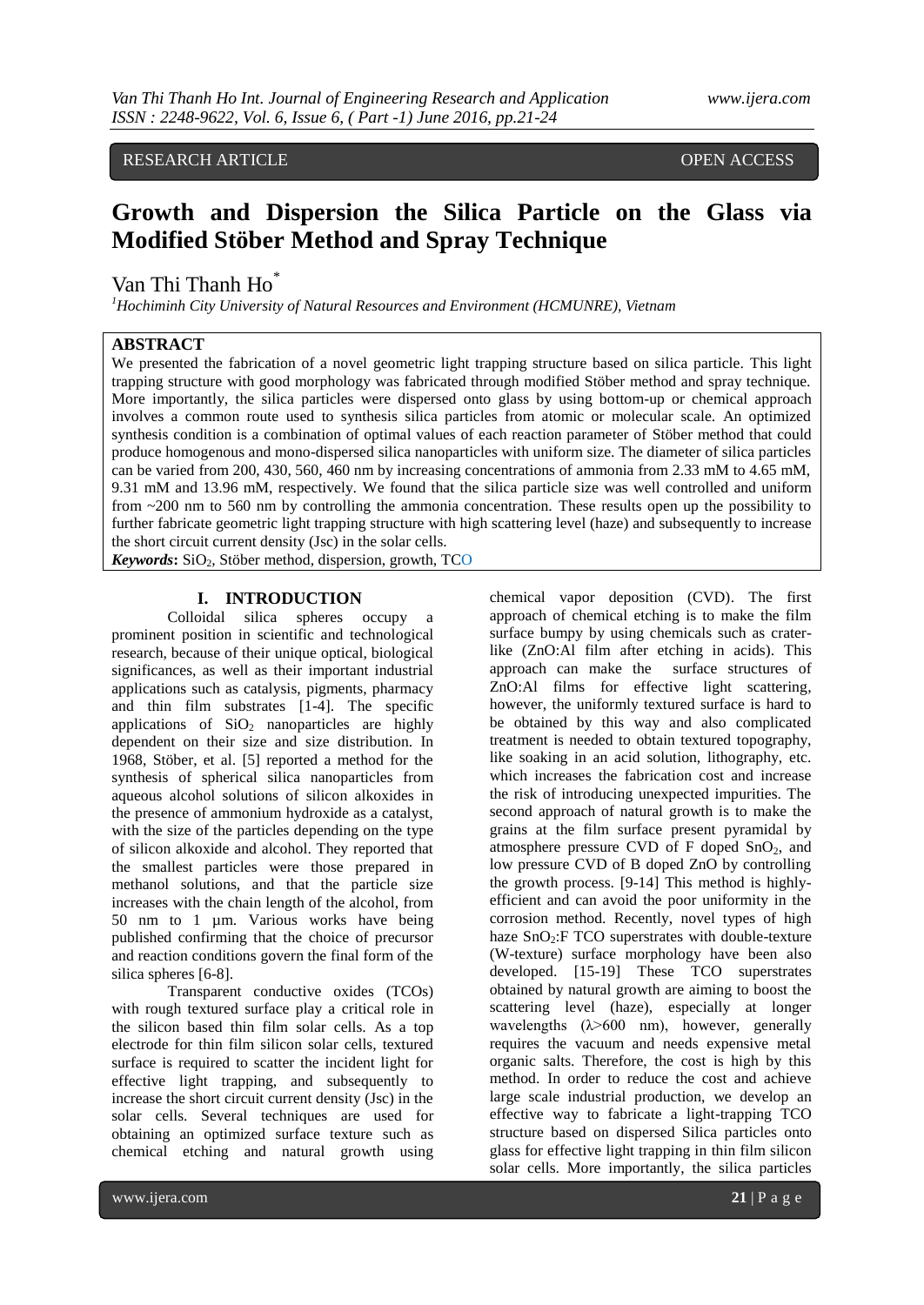were dispersed onto glass by the bottom-up or chemical approach involves a common route used to synthesis silica particles from atomic or molecular scale. Some of the widely used methods to synthesize silica nanoparticles are sol-gel process, reverse microemulsion, and flame synthesis. The high temperature flame decomposition of metal-organic precursors can be produced silica nanoparticles but this process is difficult in controlling the particle size, morphology, and phase composition.

In this work, we present an effective and reliable method to growth sub-micrometer monodisperse and multi-layer disperse silica on glass through Stöber method and spray technique as a chemical approach based on silica with uniform size. Significantly, the pure silica particles were produced through without using any surfactant and/or stabilizer.

#### **II. EXPERIMENTAL SECTION II.1. Materials and characterizations**

Ethanol 99.5% from Shimakyu's pure chemicals, 1-butanol 99%, isopropanol 99% and tetraethoxysilane (TEOS), 98% was purchased from Acros. Ammonium hydroxide (35%) was purchased from Fisher Scientific, Spin-on-glass (SOG) 211 from Honeywell. All chemicals were used without further purification. The silica particles size were characterized using scanning electron microscopy (SEM, JEOL JSM-6500F).

#### **II.2. Synthesis of silica sphere on glass via modified Stöber method and spray technique**





The textured surface based on silica for effective light trapping was fabricated in this work. First, the silica particles were synthesized through Stöber method as a chemical approach. For a typical synthesis procedure, 0.037 mmol was added to a solution containing 11 ml of ethanol and 5 ml of deionized water to form ammonia concentration of 2.3 mM , followed by the addition of 0.088 mmol of TEOS in 10 mL ethanol to the solution with vigorous stirring at room temperature. After 20 min reaction time, the resulting mixture was changed from transparent solution to turbid solution, suggesting silica colloidal is formed by hydrolysis and condensation of tetraethoxysilane in the presence of  $NH_3$  play as a catalyst and in wateralcohol as a solvent. Next, the silica colloidal was dispersed onto glass substrate through spray technique. Corning EAGLE 2000 glasses was served as a substrate, had been cleaned through sonication in acetone for 5 min, cleaning in ethanol for 5 min, rinsing with DI water, and then blowing dry under  $N_2$  before using. Substrate temperature was kept constant at room temperature during spraying. The silica colloidal was sprayed with the flow rate about ~2 mL/min. Final, textured structure based on silica dispersion was formed by heating it in the air at 200  $\mathrm{^{\circ}C}$  for 20 min.

#### **III. RESULTS AND DISCUSSION**

The silica particles  $(SiO<sub>2</sub>)$  are growth and dispersed directly on the glass via modified Stöber method and spray technique as Figure 2. The formation mono-dispersed or multi-dispersed layer of  $SiO<sub>2</sub>$  on glass depends on the times of spraying.





Figure 3 shows all the silica spheres preserve a spherical morphology and monodispersion onto glass without aggregation between particles or overlap to form layer-by-layer. We can see that the  $SiO<sub>2</sub>$  particles formation on the glass is distributed uniformly. The diameter of spherical silica is uniform at approximately 200 nm. It is clearly observed that the SiO2 dispersed monolayer and could not observe the big aggregation for all samples with different scale bar. This result can be explained due to facile method to the prepare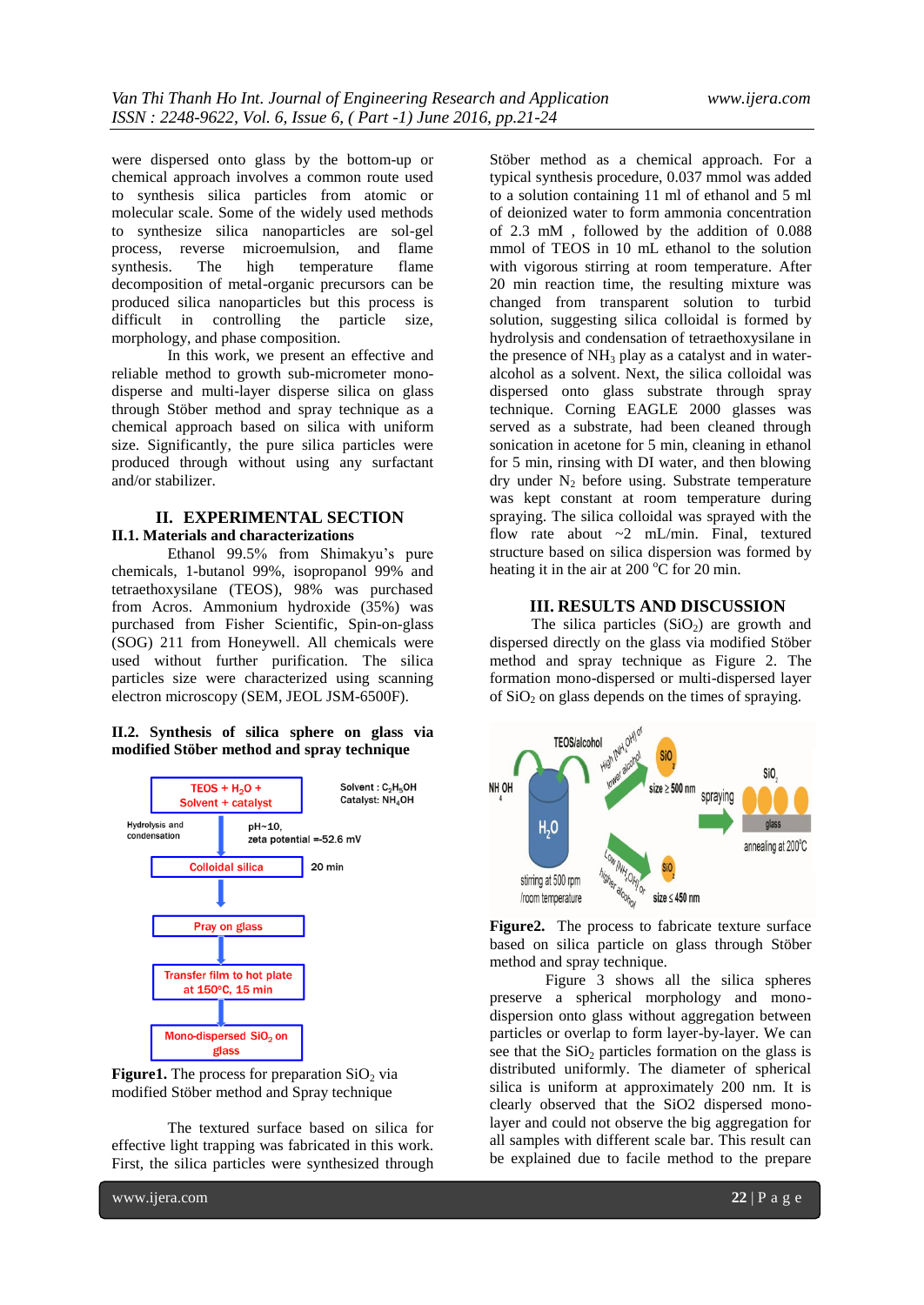$SiO<sub>2</sub>$  as well as highly controlled the step of spray  $SiO<sub>2</sub>$  on the glass. The good distribution and highly uniformly as-synthesized  $SiO<sub>2</sub>$  could open the new wat to present an effective and reliable method to growth sub-micrometer mono-disperse silica onto glass through Stöber method as a chemical approach, allowing one to attain a light-strapping structure based on silica with uniform size and can be obtained the high diffuse transmittance. More important, the mono-layer or multi-layer of pure silica particles on glass substrate can produce and control by control the times of spray step.





**Fig.3.** The SEM micrographs for the spherical silica in overview and high resolution images (showing different the scale bar) prepared at concentrations of ammonia about 2.3 mM (A-C). The diameter of spherical silica is uniform at approximately 200 nm.

Figure 4 shows the multi-layer of  $SiO<sub>2</sub>$ particles on the glass by controlling the times of spray step. The spraying times is increased 2 times to control the  $SiO<sub>2</sub>$  layers. From the Figure 4, we can observe that the  $SiO<sub>2</sub>$  particles formed layer by layer on the glass substrate. Interestingly, the  $SiO<sub>2</sub>$ particles formed multi-layer on the glass substrate however, there did not observe the aggregation between  $SiO<sub>2</sub>$  particles. Depend on the times of  $SiO<sub>2</sub>$  layers that we want; it is facile to control the spraying time which could improve the scattering level (haze) of glass substrate. This result suggests that the  $SiO<sub>2</sub>$  particles was grown and dispersed the silica particle on the glass via modified Stöber method and spray technique is promising way to fabricate the a novel geometric light trapping structure based on silica particle that can enhance the scattering level (haze) and subsequently to increase the short circuit current density (Jsc) in the solar cells.



**Fig.4**. The SEM micrographs for the multi-layer spherical silica in overview and high resolution images (showing different the scale bar) prepared at concentrations of ammonia about 2.3 mM (A-B). The diameter of spherical silica is uniform at approximately 200 nm.

For the mechanism of  $SiO<sub>2</sub>$  particles formation, it is indicate that depending on the particle formation mechanism in the sol precipitation process a large number of primary particles is first nucleated in the initial high supersaturated solution which called the induction period. Then, the primary particles are rapidly aggregated to form stable particles, which grow with the further aggregation of primary particles. After this particle induction period, any further primary particles generated under supersaturation are consumed for the growth of stable particles. In this case, the resulting particles in the product suspension were highly monodispersed in size and spherical in shape, But, if the generation of primary particles by supersaturation exceeds the consumption of primary particles for the growth of stable particles during sol -precipitation, new stable particles are spontaneously formed by the self aggregation of the extra primary particles and a multi modal distribution of particle. The mechanism of  $SiO<sub>2</sub>$  particles formation using the Stöber method is shown below:

 $Si(OC_2H_5)_4 + H_2O$ 

 $\overset{hydrolysis}{\longrightarrow} \frac{Si(OC_2H_5)_3OH + C_2H_5OH}{ } \quad \textbf{(1)} \quad \textit{Hydrolysis reaction}$ 

 $\equiv$  Si – O – H + H – O – Si  $\equiv$ 

 $\equiv$  Si – OC<sub>2</sub>H<sub>5</sub> + H – O – Si  $\equiv$ 

$$
\frac{\text{water condensation}}{\text{by}} \equiv \text{Si} - \text{O} - \text{Si} \equiv +\text{H}_2\text{O} \quad (2) \quad \frac{\text{hy}}{\text{hy}}
$$

akohol condensation  $\Rightarrow$   $Si - O - Si \equiv +C_2H_5OH$ . (3) the ethoxy group of other TEOS (alcohol condensation)

#### **IV. CONCLUSIONS**

We presented the fabrication of a novel geometric light trapping structure based on silica particle. This light trapping structure with good morphology was fabricated through Stöber method and spray technique. The silica particle size was well controlled and uniform from ~200 nm. These